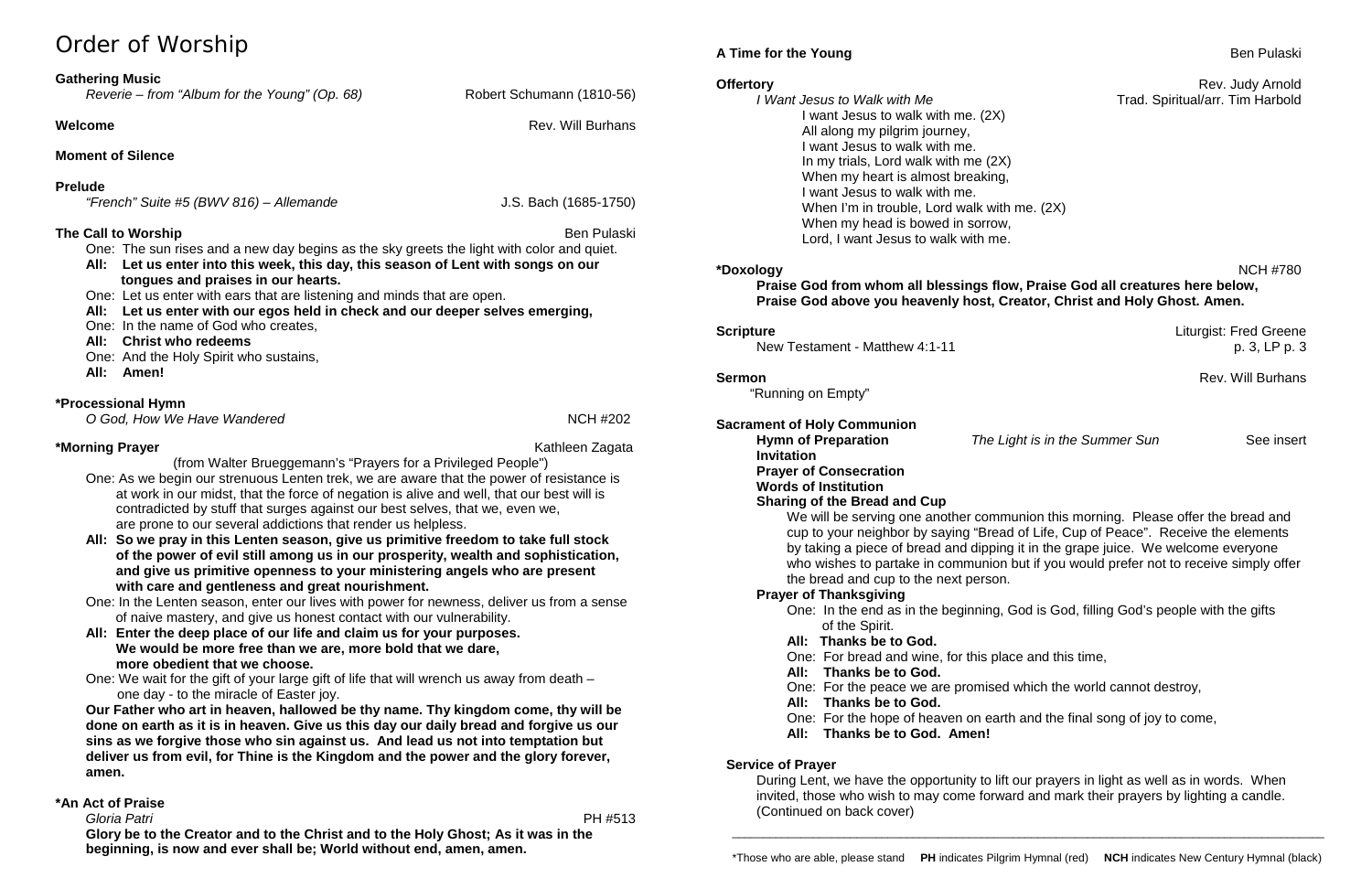Should you desire to communicate your prayers in words to the congregation, blank index cards are provided in the pews for you to write a prayer on. Place the card in the baskets on the candle table, and they will be added to the prayer bulletin board in Chidley Hall. During the prayer time, we will sing "Jesus, Remember Me" as our prayer response.





### **\*Closing Hymn**

Lord Jesus, Who through Forty Days **NAMES NAMES NAMES NAMES NAMES NAMES NAMES NAMES N** 

**Benediction Benediction Rev. Judy Arnold & Rev. Will Burhans** 

# **Passing the Peace of Christ**

*(Please offer "peace" or "The peace of Christ" to your neighbor as you depart)*

**Postlude**<br>O Sacred Head

arr. Greg Howlett

# Meet Our Church

**First Congregational Church in Winchester, UCC,** *An Open and Affirming Congregation* 21 Church Street, Winchester, MA 01890 781-729-9180 **www.fcc-winchester.org**

We are a Christ-centered, nurturing community: growing in faith, serving in love, welcoming all with joy.

The Congregation, Ministers To The World Rev. William Burhans, Lead Pastor Rev. Ms. Judith B. Arnold, Associate Pastor Ms. Kathleen Zagata, RN, MS, CS, Minister of Congregational Health & Wellness Ms. Jane Ring Frank, Minister of Music & Worship Arts Mr. Ben Pulaski, Minister of Faith Formation: Children & Youth Mr. Jeffrey Mead, Organist Mr. Bradley Ross, Sexton Mr. Tyler Campbell, Assistant Sexton Ms. Sarah Marino, Office Manager The Rev. Dr. Kenneth Orth, Pastoral Counselor (Affiliate)

# **March 05, 2017**

The First Sunday of Lent 10:00 Worship Service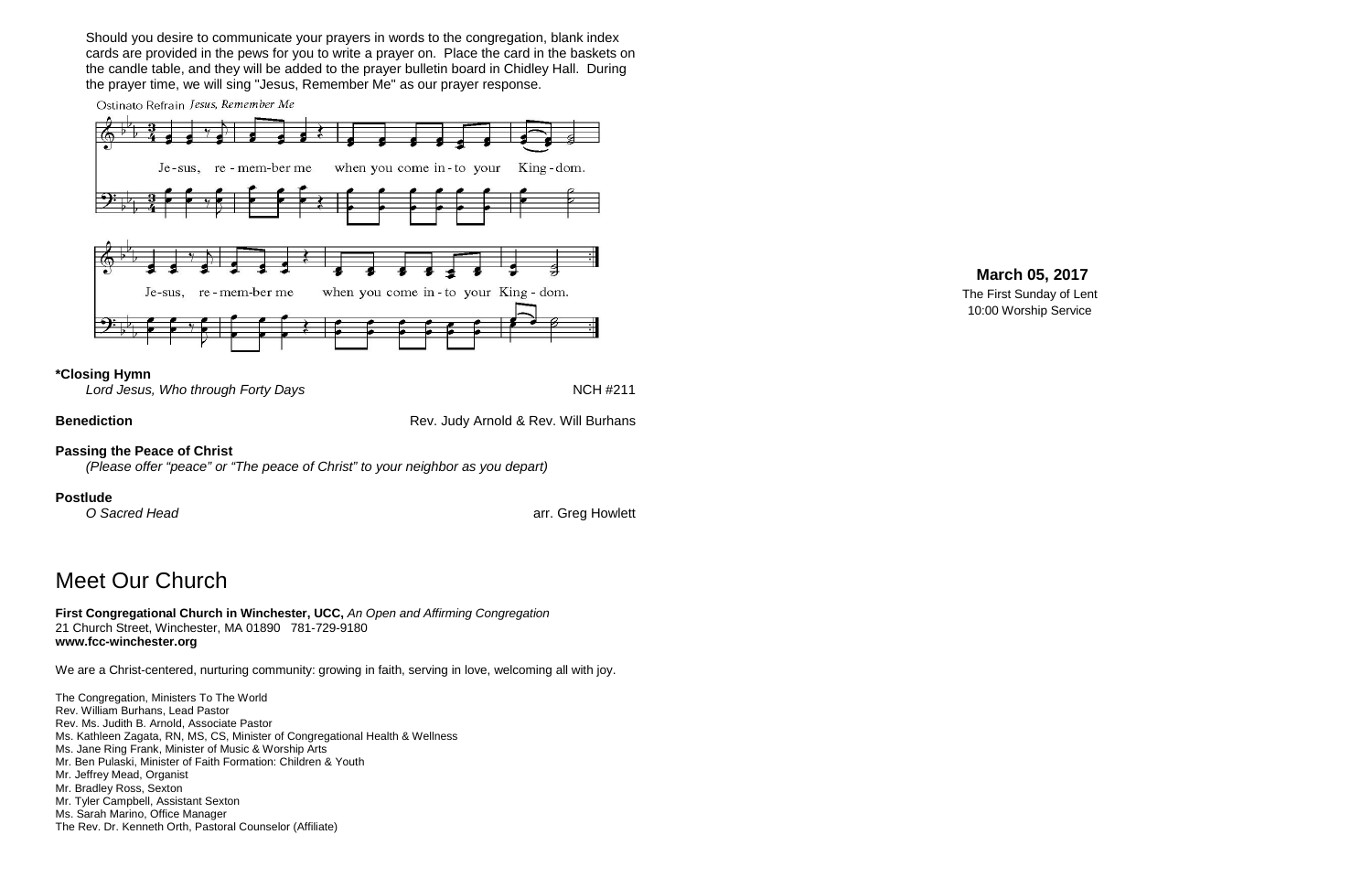# Today's Worship Service

# **Sanctuary Flowers**

Today's Chancel flowers are given to the glory of God, and in loving memory of Stephen Leahy and Timothy Beckett, Jr. by the McCall-Taylors.

# **P&D Fund**

On Communion Sundays you will find envelopes for the Pastors' and Deacons' Fund. This fund offers monetary aid to congregation members who are experiencing an urgent need for financial crisis assistance. Please consider a donation as part of your worship today.

# Upcoming Events

# **FCC Monthly Men's Group, Tonight, 7:30-9 PM, Palmer Room.**

All FCC men and their guests are welcome. We discuss matters that are personal and spiritual. Potluck beverages or snacks are welcome but not expected. Questions to chris.noble@yahoo.com.

# **Leadership Team Today 11:30 AM**

The next meeting of our church's Leadership Team is scheduled for March 5th. If you have an item that you think might be good for the LT to discuss, please let me know. Also, you are always welcome to come and share with us in at least the first part of the meeting. We eat a light snack and get down to business at about 11:30 in the Palmer room. Come and share with us in thinking about the strategic direction of our church. Penny Sparrow pjsparrow2@gmail.com

### **Second Wednesday Bible Study March 8, 7-8:30, Health Ministry Office**

We hope you can join us and that this series will enrich your Lenten journey this year. Please let us know if childcare is needed and we would be happy to provide!

We are reading through some of the letters of Paul. We started with Galatians and are now on Philippians. This is new territory for most of us and at a level everyone would be able to participate in. Each month's gathering is self-contained so come when you can. Last month we had an interesting conversation about the role obedience plays in Christian Life. Come join us!

# **Tuesdays with Jesus March 7 through April 11 6:30-8:00pm**

We are happy you have joined us today for worship. We hope that in the coming hour of quiet, song, prayer, sacred scripture, and communal gathering, you will awaken more fully to God's presence in your life and the world around us.

Restrooms are located down the stairs as you first enterthe front doors of the church.

As a way of staying conscious and connected to Jesus during the week on our Lenten journeys, we invite you to join us for an evening of prayer, reflection, and dinner together. From 6:30 to 6:50 we will be in the Palmer Room for Centering Prayer (silent meditation) as a way of meeting Christ beyond words, images, and attachments, and then we will gather for soup and a presentation in the Tucker Room where we will listen to how 6 of our fellow community members relate Jesus and their faith to the work they do. These are the presenters and their topics (not in order of appearance, yet!).

**Tue. March 7: Bruce Lauterwasser -** Jesus and Weapons Manufacturing **Tue. March 14: Deirdre Giblin -** Jesus and Welcoming Refugees **Tue. March 21: Malcolm Sparrow -** Jesus and Harm Reduction **Tue. March 28: Beth Bernhart -** Jesus and Political Engagement **Tue. April 4: Jennie Ryan -** Jesus, Justice and the Environmental Movement **Tue. April 11: David Page -** Jesus and the Human Genome Project

# People We Are Praying for...

Diane Neth, sister of Ken Orth For comfort in her grief **Bradley Ross** For comfort and healing **Bob Shirley For strength and healing** Jessica Brand For healing

**Names Purpose**

Henry Daggett Healing and recovery from a broken hip

Please let the Deacons or Ministry Team know if you have someone

to add or remove from this list.

# Welcome!

### **Restrooms**

### **Accessibility**

Listening devices are available in the back of the sanctuary for the hearing impaired. An after-worship coffee hour is held in Chidley Hall on the bottom floor the church building. An elevator is located out the door to the right of the front chancel area and down the hall. Please ask a greeter if you need assistance.

### **Childcare**

Children are always welcome in the sanctuary! We appreciate the sounds of little ones among us. If you'd prefer, there is a professionally staffed nursery on the floor beneath the sanctuary. Ask a greeter if you need help finding it.

### **Family Room**

| Ve<br>he | There is also a comfortable room with sofas, chairs,<br>carpet and an audio link to the service for when you<br>need more room to attend to your family. It is located<br>just outside the doors to the right of the front chancel<br>area.                                                                                                                               |
|----------|---------------------------------------------------------------------------------------------------------------------------------------------------------------------------------------------------------------------------------------------------------------------------------------------------------------------------------------------------------------------------|
|          | <b>Children (Stepping Stones) and Youth Church</b>                                                                                                                                                                                                                                                                                                                        |
| ter      | School<br>Classes for children and youth in pre-k through 12th<br>grade are taught during worship. Families begin the<br>worship service together in the sanctuary. Children are<br>then invited to join us at the front (if they are<br>comfortable) for the Time for the Young. Afterwards, the<br>children and youth are led to their classrooms by their<br>teachers. |
| of       |                                                                                                                                                                                                                                                                                                                                                                           |
| rs<br>I. | Get connected!                                                                                                                                                                                                                                                                                                                                                            |
|          | Please tell us about yourself and/or request a prayer by<br>filling out a Welcome/Prayer Request Card found in<br>each pew and place it in the offering plate when it<br>passes.                                                                                                                                                                                          |
|          | We look forward to getting to know you at Coffee Hour,<br>held downstairs immediately following the service. You                                                                                                                                                                                                                                                          |
|          | can also learn more about our community through our<br>website and Facebook page:                                                                                                                                                                                                                                                                                         |
|          | www.fcc-winchester.org                                                                                                                                                                                                                                                                                                                                                    |
|          | facebook.com/fccwucc                                                                                                                                                                                                                                                                                                                                                      |
|          | Text FCCW to 22828 to join our email list                                                                                                                                                                                                                                                                                                                                 |